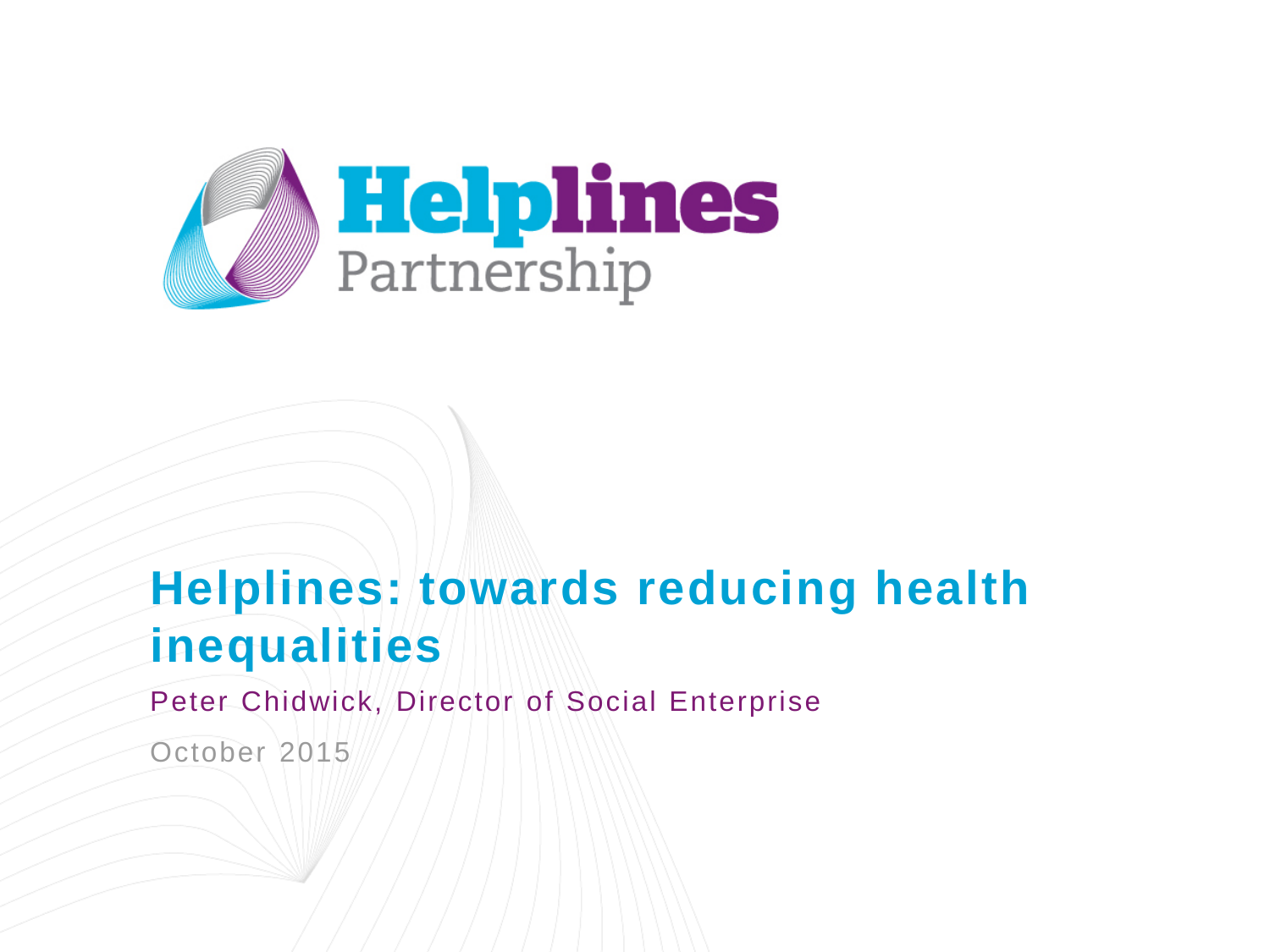

#### A large sector, with over 1200 helplines and many key strengths

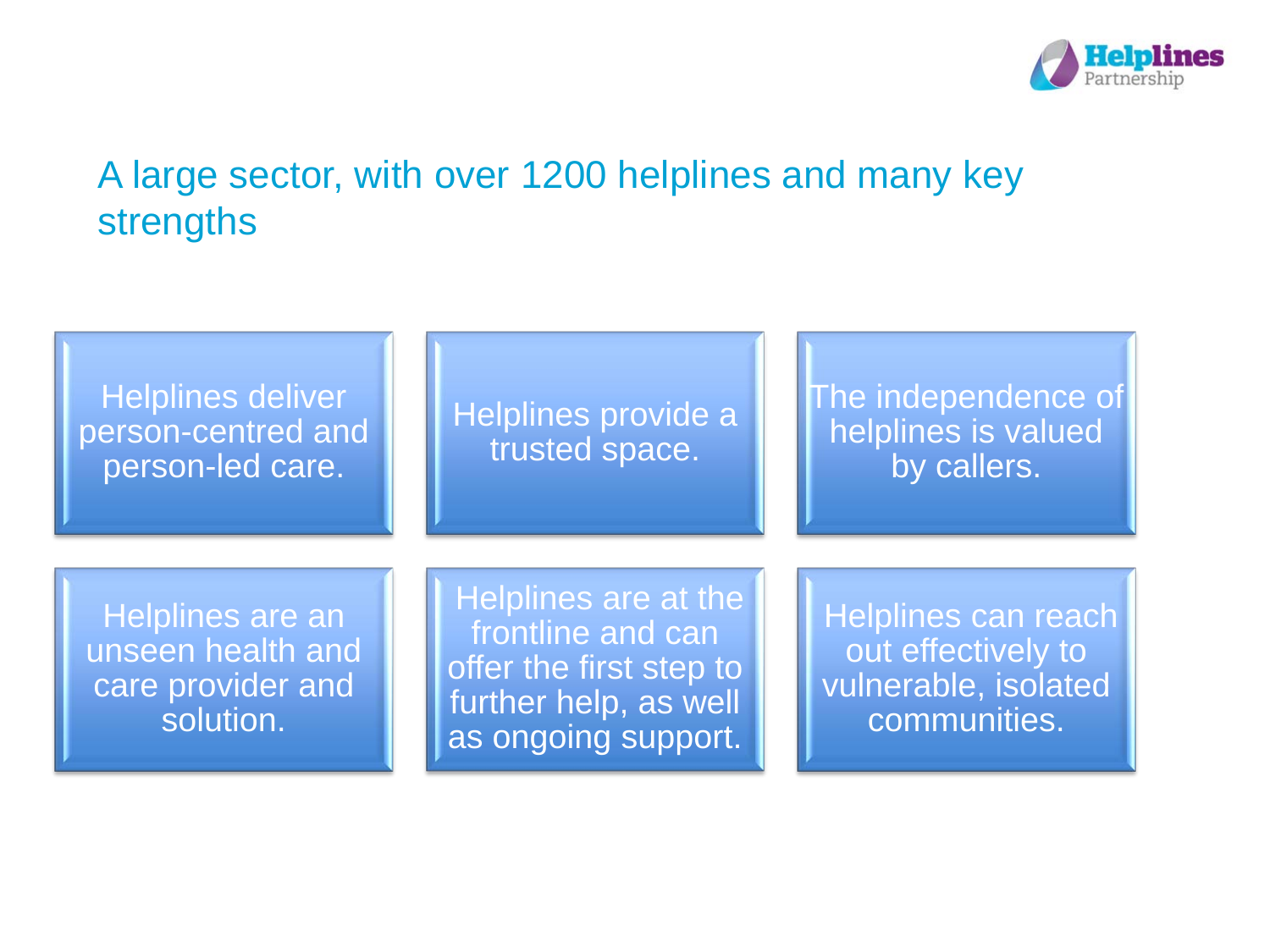

#### Beyond phones: modern helplines, use of technology and role in health and social care

- Helpline services have a long history in the UK
- Helplines are delivered through a variety of methods that enable service users to choose the channel that best supports their needs
- Helplines are great in encouraging channel shift among vulnerable user groups
- Helplines support people with complex needs and multiple issues

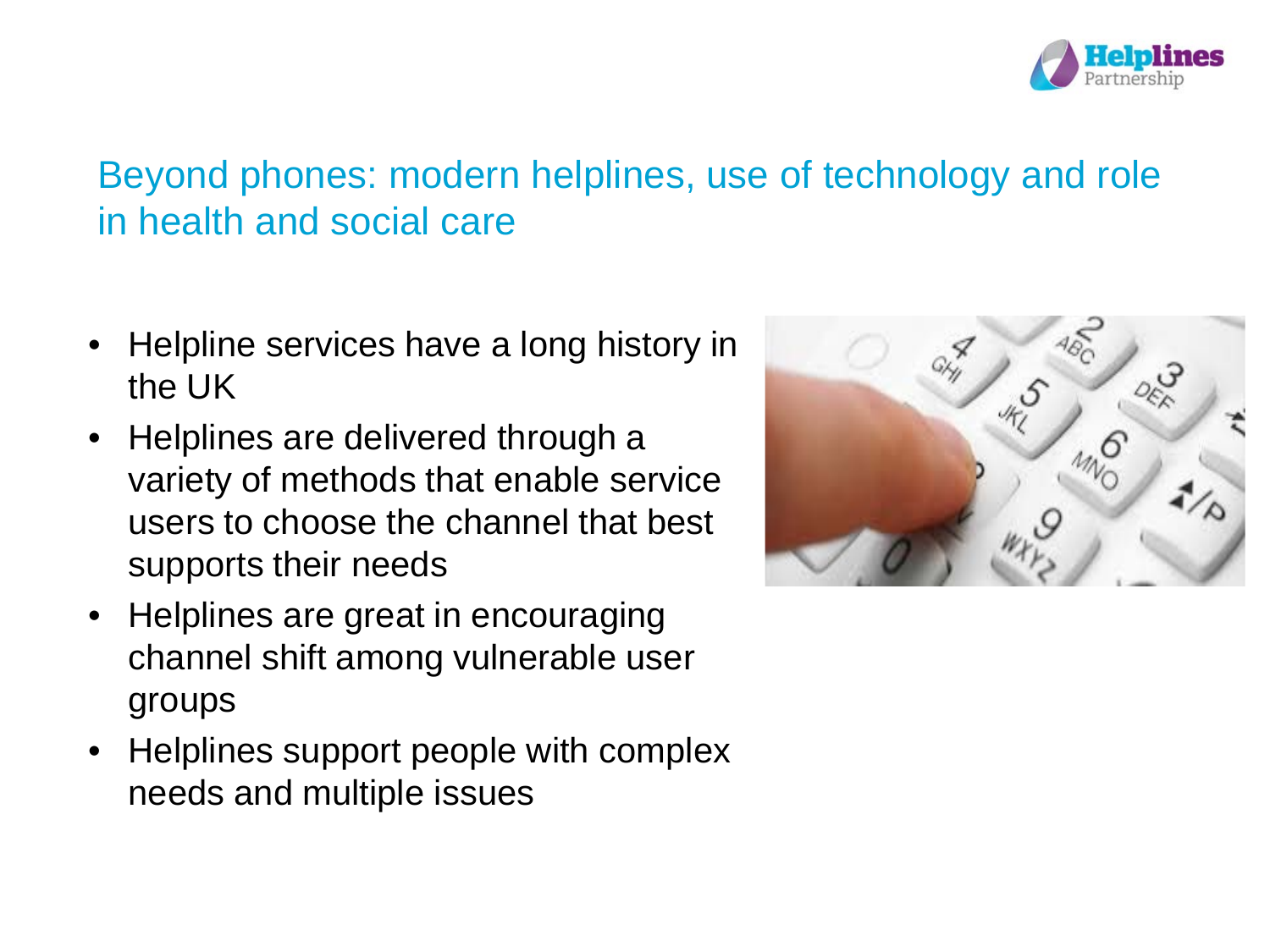

## Helplines and the Statutory Health Sector

- Helpline services take place outside of core NHS provision
- Overwhelmingly operate within the third sector
- Some helplines are supported through NHS commissioned service arrangements.
- Need for greater recognition within commissioning structures of the value of helplines.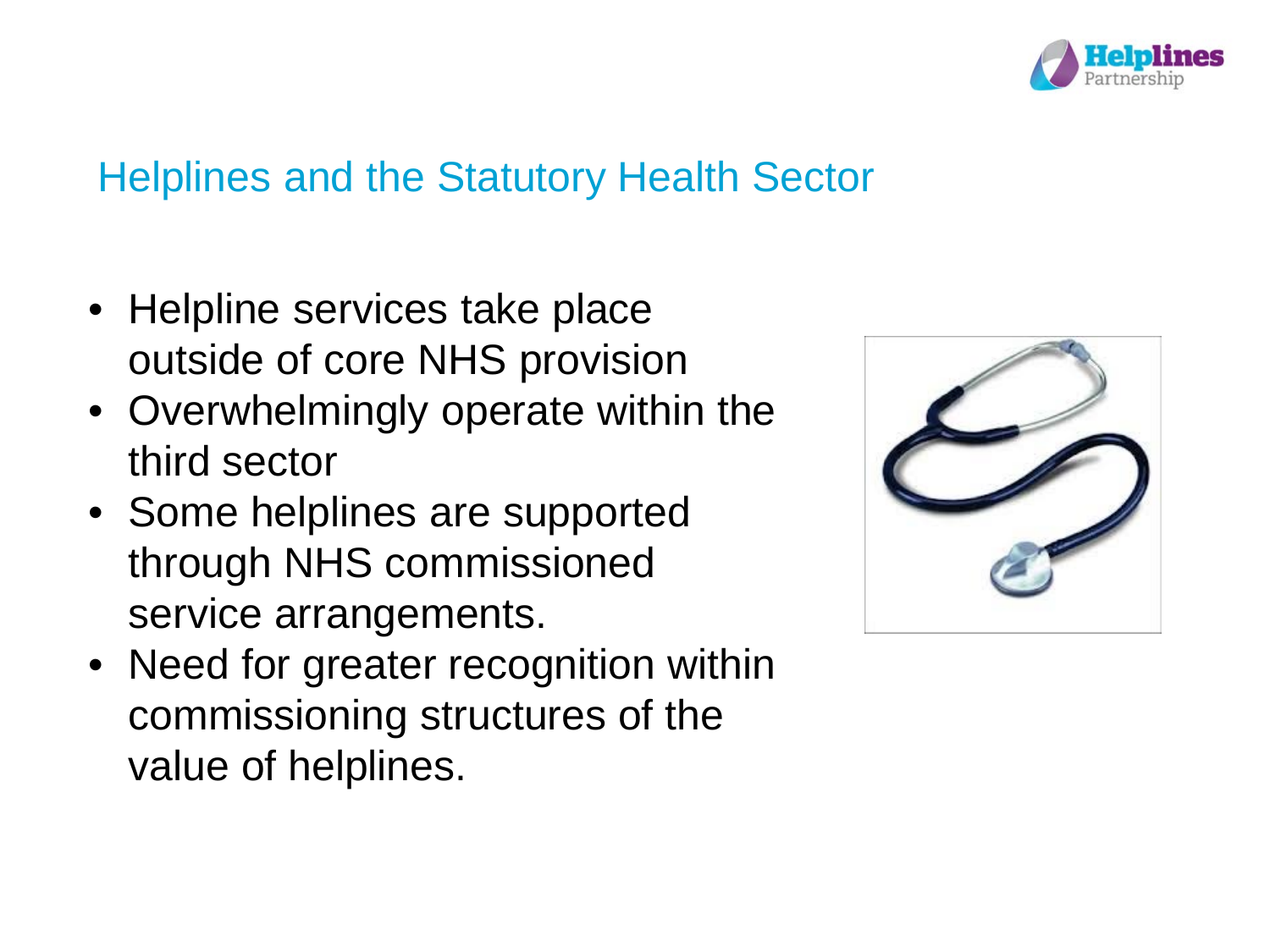

#### Outreach and accessibility: Reaching the most vulnerable individuals

Helplines can be accessed by the user on their own terms, without a diagnosis in a space that is comfortable, and increasingly, though the user's preferred method of communication

Many helplines provide emotional support, and are well-placed to provide a nonstigmatising service, as they give a high degree of control over disclosure, offering the user confidentiality and, in some cases, anonymity.

*'The people we know are deep within the service are very mistrustful and generally feel let down and unsupported.* 

*Helpline manager describing callers who use NHS mental health services*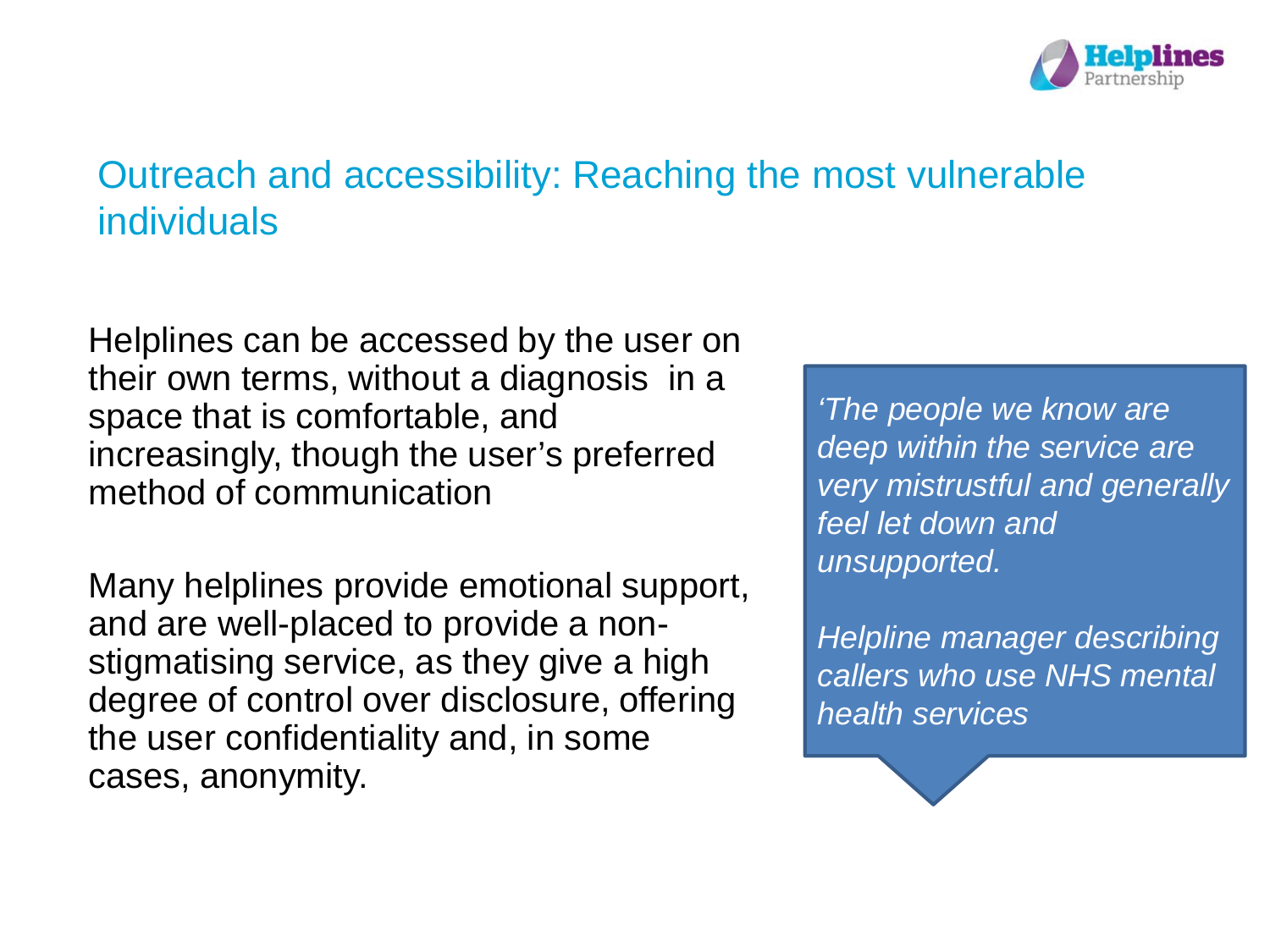

### Trusted Space, confidentiality and person centred care

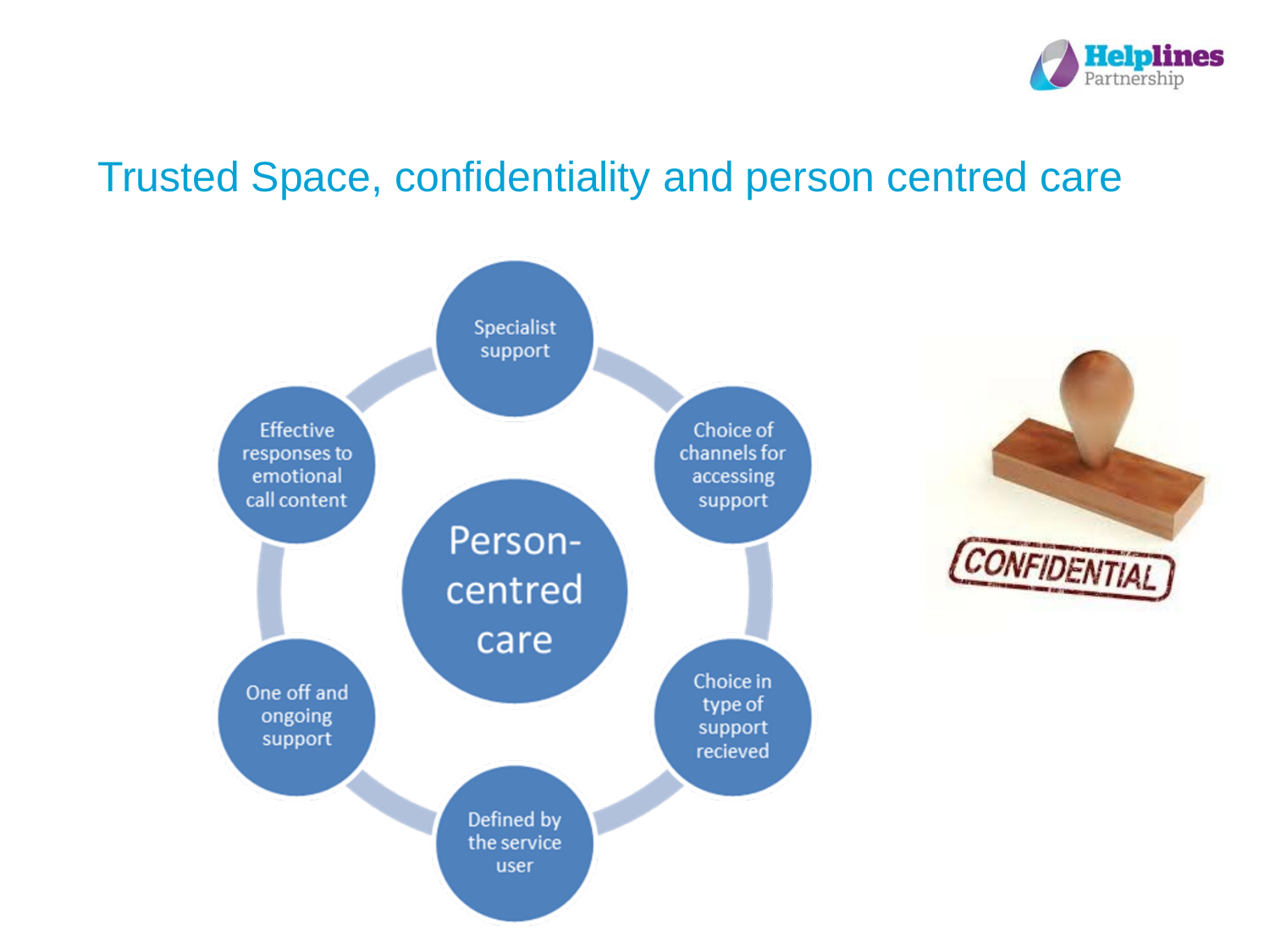

#### Case study- OCD Action: next steps

Next Steps service provides support for people with Obsessive Compulsive Disorder to move towards and through treatment, complimenting health provision.

The service aims to give people with OCD better understanding of treatment options, increased motivation to visit their GP and get the right diagnosis, give people support to complete treatment programmes that can have a high dropout rate and support wider wellbeing outcomes.